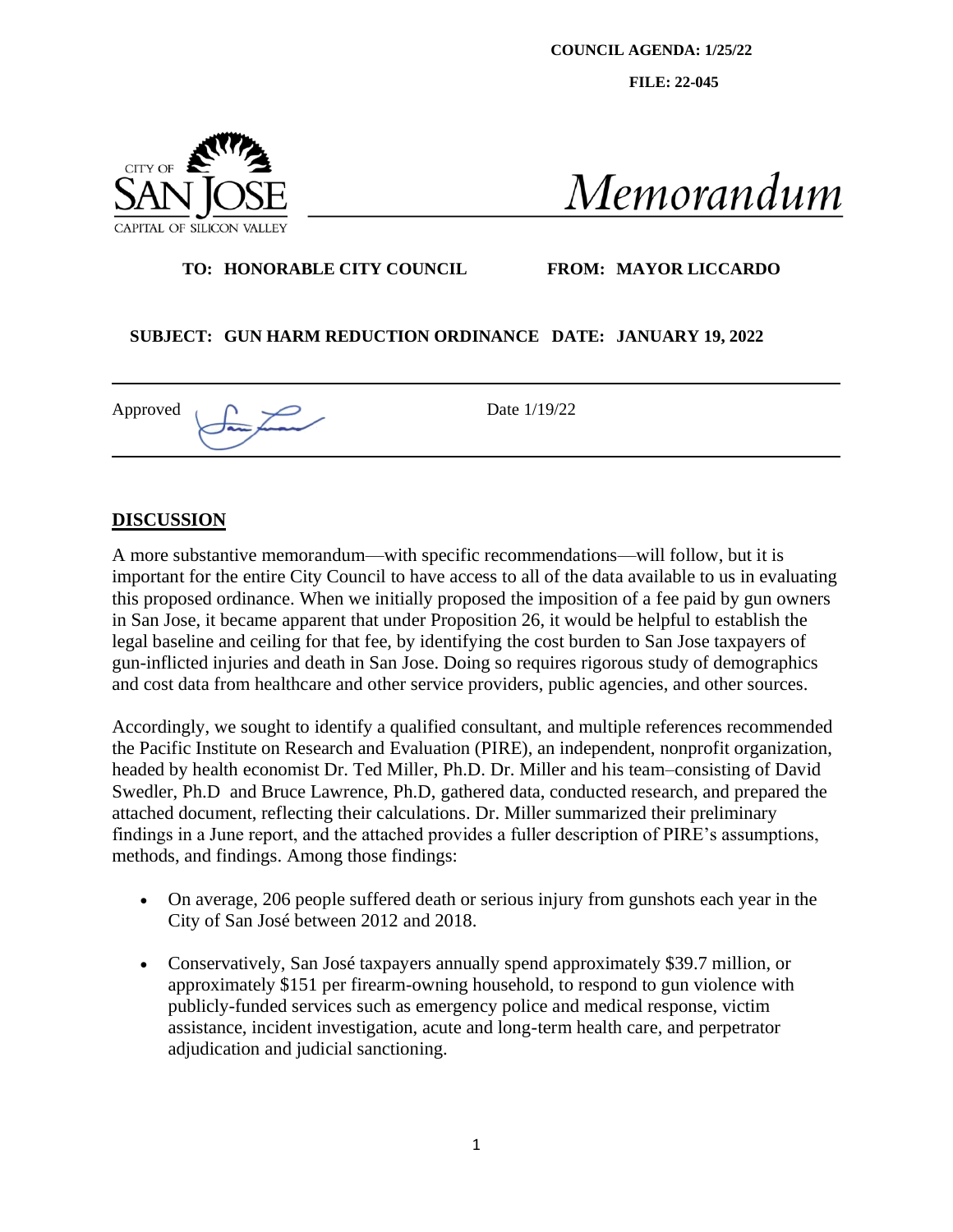• When private financial costs to individuals and families are included in the calculation, San José residents incur an annual burden of \$442 million per year.

This report was peer-reviewed by economist Dr. John J Donohue III, JD, PhD, a law professor at Stanford Law School, and epidemiologist Julie Parsonnet, MD, a health policy expert at Stanford University School of Medicine. My thanks for their commitment of time.

This work was funded by a grant from the Silicon Valley Community Foundation using philanthropic funds that originated from two donors. My deep gratitude to Director Holly Kreider and CEO Deanna Gomby at the Heising-Simons Foundation, and to SV Angel founder Ron Conway for their generous support. I also thank Gina Dalma and Nicole Taylor of the SVCF for their support of our efforts. None of these funders or supporters have reviewed the report, so it may or may not reflect their views.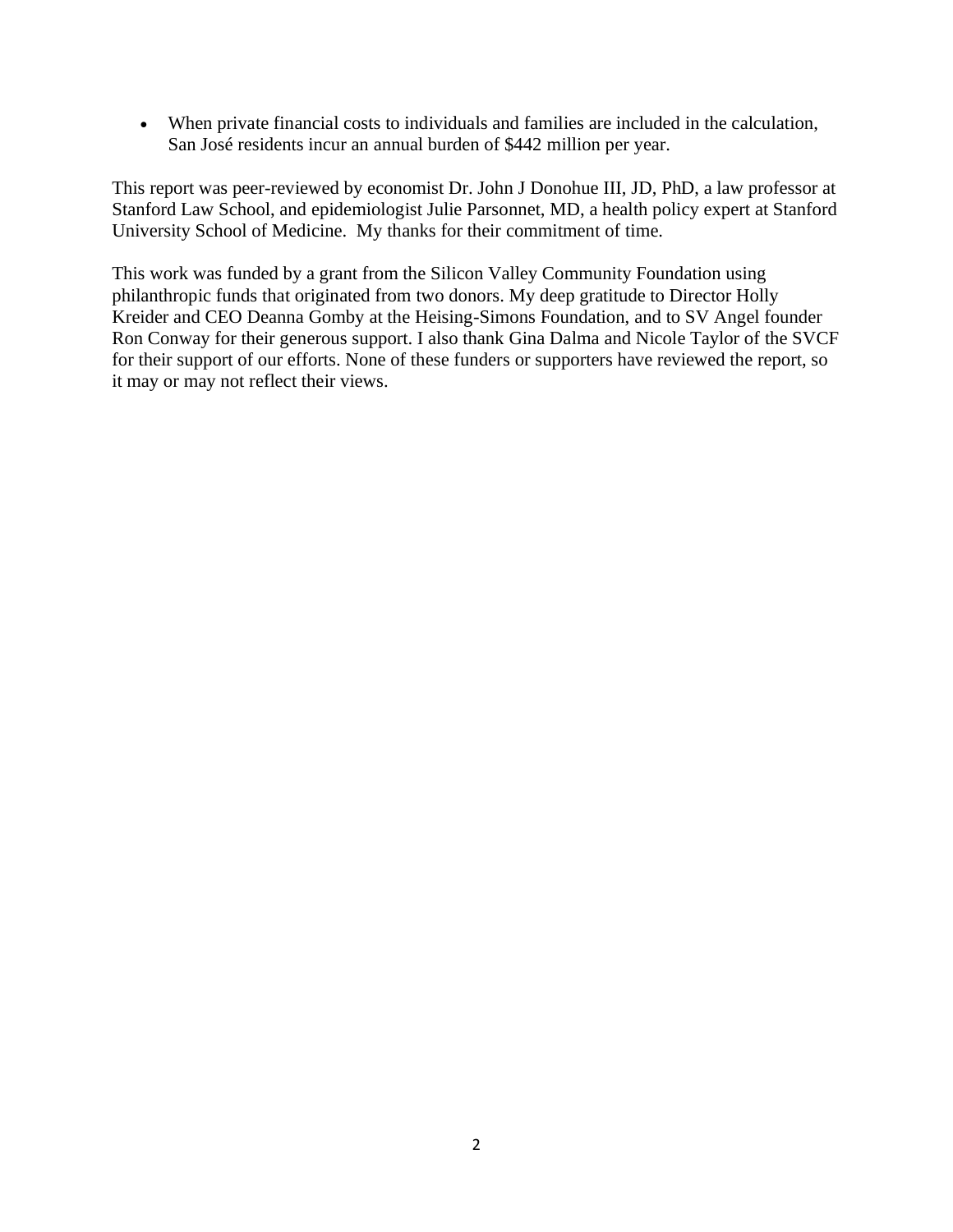

# **Incidence and Cost of Firearm Injuries in San Jose, CA**

**January 19, 2022**

**Pacific Institute for Research and Evaluation**

4061 Powder Mill Road, Suite 350 Beltsville, MD 20705-3113 [www.pire.org](http://www.pire.org/)

#### **Prepared by:**

Ted R Miller, PhD David I Swedler, PhD Bruce A Lawrence, PhD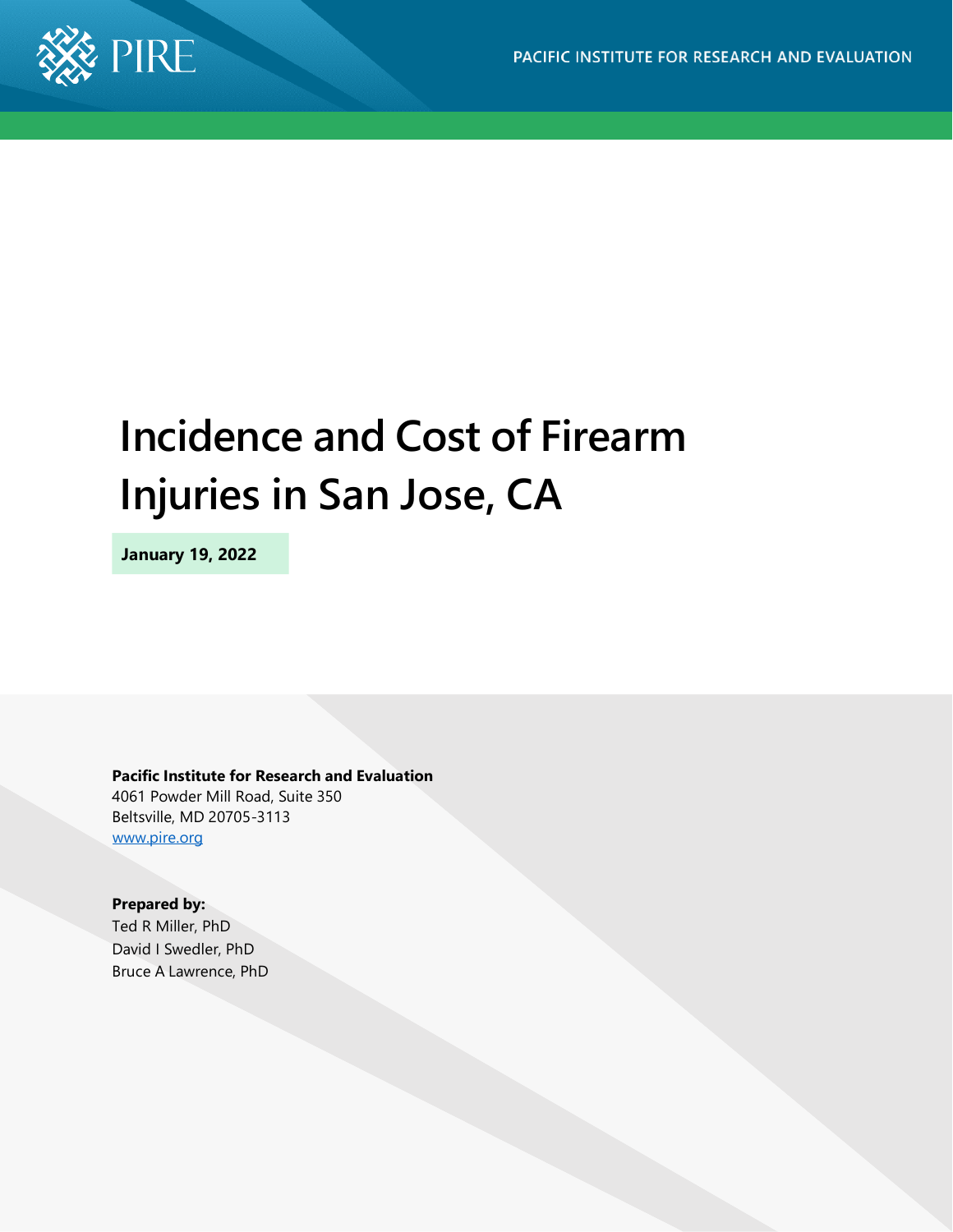The City of San José is considering legislation that would reduce the public cost of firearm injury. This report examines how many firearm injuries occur annually in the city and how much the city spends responding to them. It then analyzes the number of guns in the city and uses that information to calculate the city's annual firearm injury spending per gun. A report appendix provides the costs of firearm injuries in San José from the perspectives of society and of Federal, state, county, and city governments combined.

# **Gunfire Annually Kills or Injures More Than 200 People in San José**

Annually, more than 200 people are killed or injured by gunfire in San José. Assaults and homicides are the most common. Almost 30% of those injured die. Suicide deaths by firearm also are frequent. Unintentional gunshot wounds tend to be less serious. Notably, those incidents virtually all involve a single bullet. Table 1 summarizes official statistics on the average annual number of firearm deaths and injuries in San José over the most recent 6 years of data. The table uses 6-year averages to protect confidentiality.

|                            | Deaths | Nonfatal Hospital<br>Inpatient | <b>Emergency Department</b><br>Treated & Discharged Without | Total |
|----------------------------|--------|--------------------------------|-------------------------------------------------------------|-------|
|                            |        | Admissions                     | Admission                                                   |       |
| Assault/Homicide/Legal     | 28     | 32                             | 29                                                          | 89    |
| Intervention               |        |                                |                                                             |       |
| Self-Inflicted/Suicide     | 28     | 3                              | $\ast$                                                      | 31    |
| Unintentional/Undetermined |        | 25                             | 59                                                          | 86    |
| Total                      | 58     | 60                             | 88                                                          | 206   |

Table 1. Average Annual Number of People Killed or Injured by Gunfire in San José

\* Included with unintentional/undetermined to meet minimum count requirements that protect confidentiality.

Source: Tabulations of 2013-2019 Vital Statistics Multiple Cause of Death data and 2013-2018 California Hospital Discharge and Emergency Department Discharge Data censuses.

Many people are assaulted or robbed at gunpoint but not injured. Annually between 2017 and 2019, San José police responded to an average of 869 firearm robberies and assaults without physical injury.

#### **Annually, San José Spends at Least \$7,937,000 Responding to Shootings**

The primary costs that the City of San José incurs in responding to a shooting are for fire department and police response including police investigation and participation in the criminal justice process. Table 2 summarizes those costs. The San José Fire Department delivered emergency medical services to 48 shooting victims in 2018, 57 in 2019, and 82 in 2020, with an average annual cost of \$137,000. The fire department response volume for gunshot injuries in this calculation comes from the department's call database that includes a variable indicating if calls responded to a shooting. The \$2,199 cost per call in 2020 is a performance measure reported in the 2021 department budget.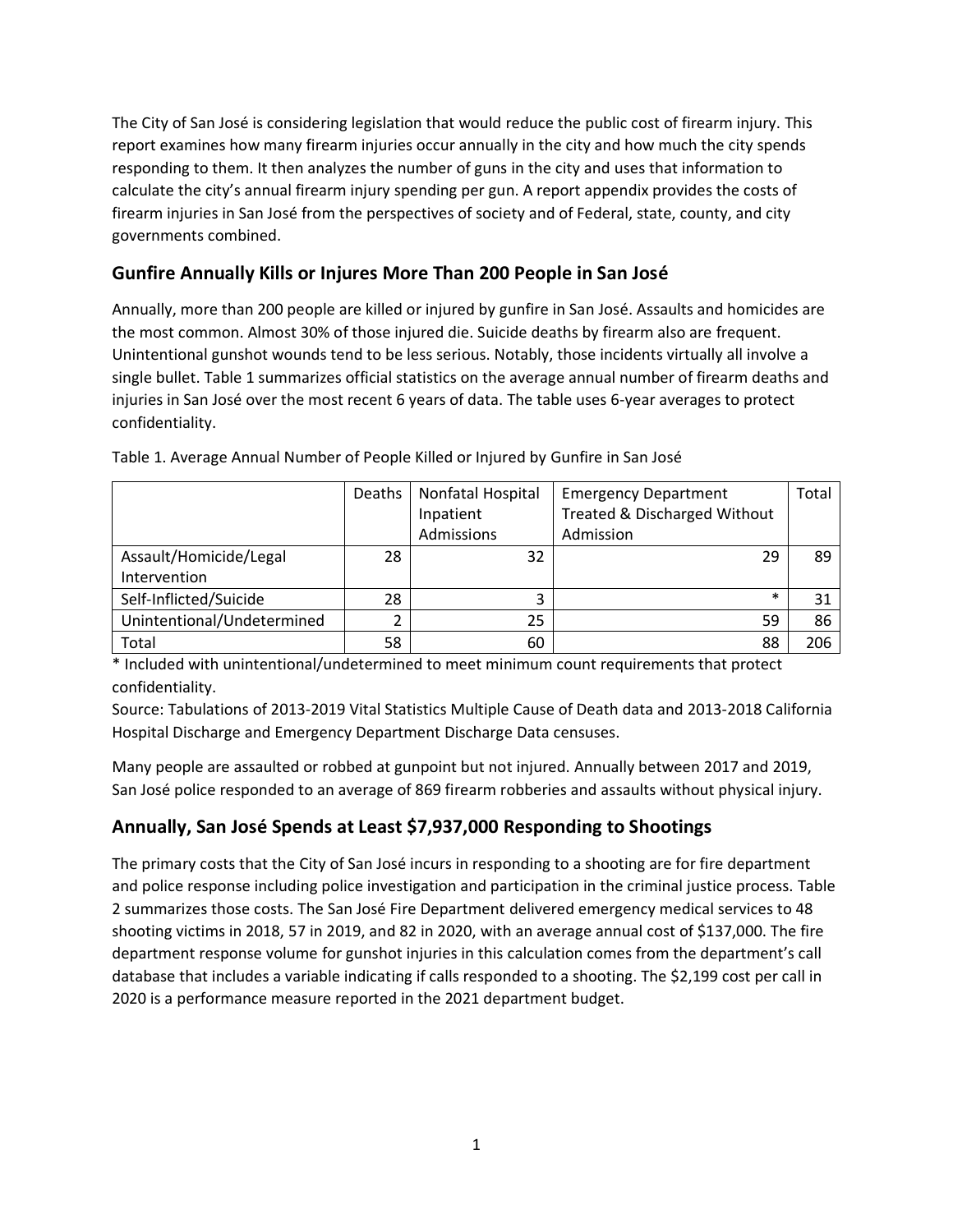The annual police response costs totaled \$7,800,000 annually. Of that amount, 72% involved homicides. The police cost estimates come from US average police response costs by crime from Hunt et al.<sup>1</sup> as refined by Miller et al.<sup>2</sup> The Hunt simulation model builds police costs per crime from the average police spending per capita in California in 2010 (\$235.29 from Table A1). To adapt its estimates to San José, we therefore multiplied its mean costs by type of incident times the ratio of per capita costs in San José in 2020 versus the state in 2010. The San José per capita cost of \$434.49 was computed as the average police cost per sworn officer hour of \$144.34 according to the police budget office multiplied times 2080 hours per year times 1,151 sworn officers in 2020 times the ratio of 1.274 (sworn and nonsworn police labor payments) per sworn officer labor payment in the San José Police Department in 2016.<sup>3</sup> Hunt gave police costs for homicide, aggravated assault, motor vehicle crash, and a few other offenses. We did not vary police costs of an aggravated assault depending on whether the victim was injured, meaning our assault costs for cases with injury may be an underestimate. More likely than not, the police time required for a suicide or unintentional shooting death is comparable to the time required by an aggravated assault, whereas other nonfatal shootings involve modest costs comparable to a motor vehicle crash. Conservatively, we do not attribute any costs to robberies and assaults involving firearms but no injuries as these crimes might have happened even if the perpetrator lacked firearm access. The cost is even more conservative because it omits police costs of weapons violations and gun thefts. No data are available on the frequency of those crimes.

|                                 | Unintentional/ | Suicide Act | Homicide/   |             |
|---------------------------------|----------------|-------------|-------------|-------------|
|                                 | Undetermined   |             | Assault     | Total       |
| Fire Department EMS             | \$69,403       | \$10,136    | \$57,531    | \$137,071   |
| Police Fatal Injury Response    | \$29,224       | \$624,663   | \$5,680,080 | \$6,333,967 |
| Police Nonfatal Injury Response | \$135,072      | \$4,556     | \$1,329,692 | \$1,469,320 |
| Total                           | \$233,699      | \$639,355   | \$7,067,303 | \$7,940,358 |

Table 2. Costs the City of San José Incurs Annually Responding to Firearm Injuries

#### **50,000-55,000 Households in San José Own Guns**

We estimate that between 50,000 and 55,000 households in San Jose own guns. This count was calculated using two approaches that have different limitations. Both approaches yielded counts for Santa Clara County in 2013-2015 (the most recent data available) that were used to calculate San José's share, then adjusted to account for firearms acquired in 2016-2020.

The first approach uses State of California background check data that show 363,725 guns were sold in Santa Clara County (SCC) between 2002 and 2015.<sup>4</sup> The County treats that count as the number of guns in SCC. The resulting count, however, has wide uncertainty because (a) people in SCC bought some of their guns before 2002, (b) some SCC residents purchased guns elsewhere and brought them to SCC, (c)

<sup>1</sup> Hunt PE, Saunders J, Kilmer B. Estimates of law enforcement costs by crime type for benefit-cost analyses. *Journal of Benefit-Cost Analysis, 10*(1), 95-123, 2019.

<sup>2</sup> Miller TR, Cohen M, Swedler D, Ali B, Hendrie D. Incidence and costs of personal and property crimes in the United States, 2017. *Journal of Benefit Cost Analysis. 12*(1), 24-54, 2021.

<sup>3</sup> Hyland S. Justice expenditure and employment extracts, 2016 – Preliminary. NCJ Number 254126, Bureau of Justice Statistics. 2019. https://bjs.ojp.gov/sites/g/files/xyckuh236/files/media/document/jeee16p.zip

<sup>4</sup> Santa Clara County Public Health. Guns in Santa Clara County. April 2018. The State requires that all gun sales in California go through its system.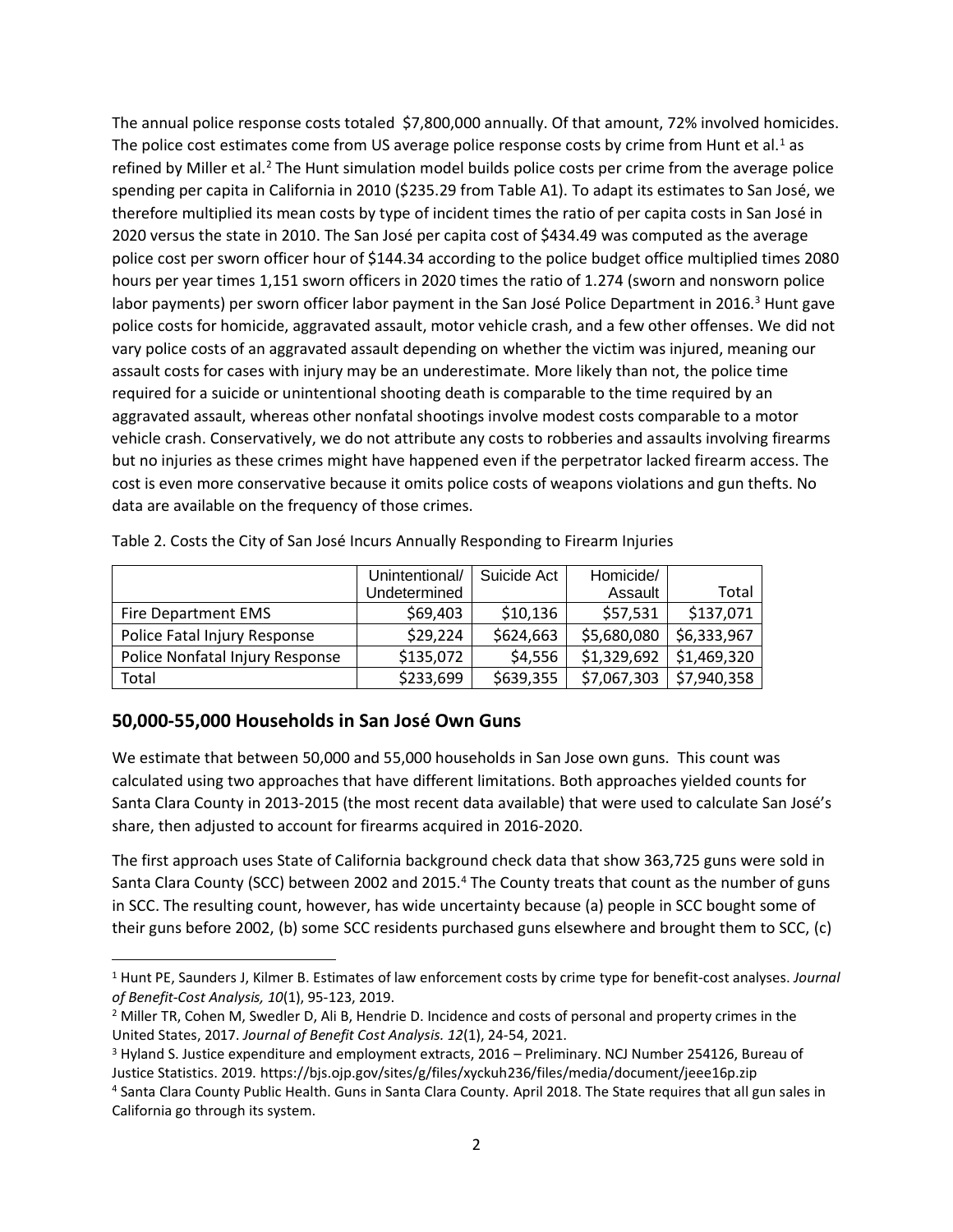some purchasers in SCC did not live in SCC and brought the guns they purchased elsewhere, (d) some SCC residents who purchased guns in SCC moved out of the County or stored their guns out of county, e.g., at a vacation home, (e) some people moved to SCC and brought guns with them, (f) some guns were sold in transactions outside SCC or were stolen and transported into or out of SCC, and (g) some guns were decommissioned (i.e., they became inoperative, were destroyed, or were otherwise removed from the stock of guns in San Jose). The count also excludes "ghost guns" that owners built themselves from parts they bought or printed on a 3-D printer.

The second approach uses 2013-14 Behavioral Risk Factor Surveillance System survey data that found 11% of households in Santa Clara County owned guns<sup>5</sup> (70,424 households when 11% is multiplied by the Census Bureau count of 640,215 households in SCC in 2015<sup>6</sup>). A national survey calculates that the average gun owner owns 4.8 guns, while Federal gun excise tax data adjusted for some guns being decommissioned arrived at an average of 5.16.<sup>7</sup> Multiplying the number of households with guns in SCC times the number of guns per household with guns yields a range of 338,034 to 363,545 guns in SCC in 2015.

These two approaches using different methods and data yield virtually identical counts when one uses the 5.16 average count of guns per household with guns. The similarity of results strengthens confidence in the accuracy of the calculated count.

The figures calculated above for Santa Clara County can be used to estimate the number of gun-owning households in San José . This calculation also can be approached in two ways. If we apply the 11% ownership rate to the 2014 household count of 325,114 for San José.<sup>8</sup> It yields a range of 164,856 to 177,298 guns in San José in 2014. Alternatively, we can build on published findings that the number of guns in a jurisdiction tracks the number of suicide deaths by firearm in the jurisdiction.<sup>9,10</sup> That alternative can be used with either the survey-based or sales-based SCC counts. It indicates that San José had 154,530 to 166,274 guns in 2015. Across the 5 calculated counts, the mean number of guns in San José in 2014-15 is 165,830, with a range from 154,530 to 177,298.

From 2015 to 2020, the number of guns in California rose by 55.3%. With that growth rate, people in San José owned 257,500 guns in 2020, with a range from 240,000 to 287,000. Dividing by the number of guns per household, 50,000 to 55,500 household owned guns.

<sup>5</sup> Idem.

<sup>6</sup> <https://www.census.gov/quickfacts/fact/table/santaclaracountycalifornia,sanjosecitycalifornia/INC110219?> , accessed June 2021.

<sup>7</sup> Azrael D, Hepburn L, Hemenway D, Miller M. The stock and flow of US firearms: results from the 2015 National Firearms Survey. RSF: The Russell Sage Foundation Journal of the Social Sciences. 2017;3(5):38–57. The 5.16 average was computed by extending Table A1 in the article from 2013 to 2015, then multiplying the 4.8 average for 2015 from the survey by the 285-million-gun count from Table A1 divided by the 265 million survey count. <sup>8</sup> <https://www.sanjoseca.gov/home/showpublisheddocument/23765/636689378693570000> , accessed August 2021. A 2015 count is not readily available.

<sup>9</sup> Miller M, Barber C, White RA, Azrael D. Firearms and suicide in the United States: is risk independent of underlying suicidal behavior? Am J Epidemiol. 15;178(6):946-955, 2013. 10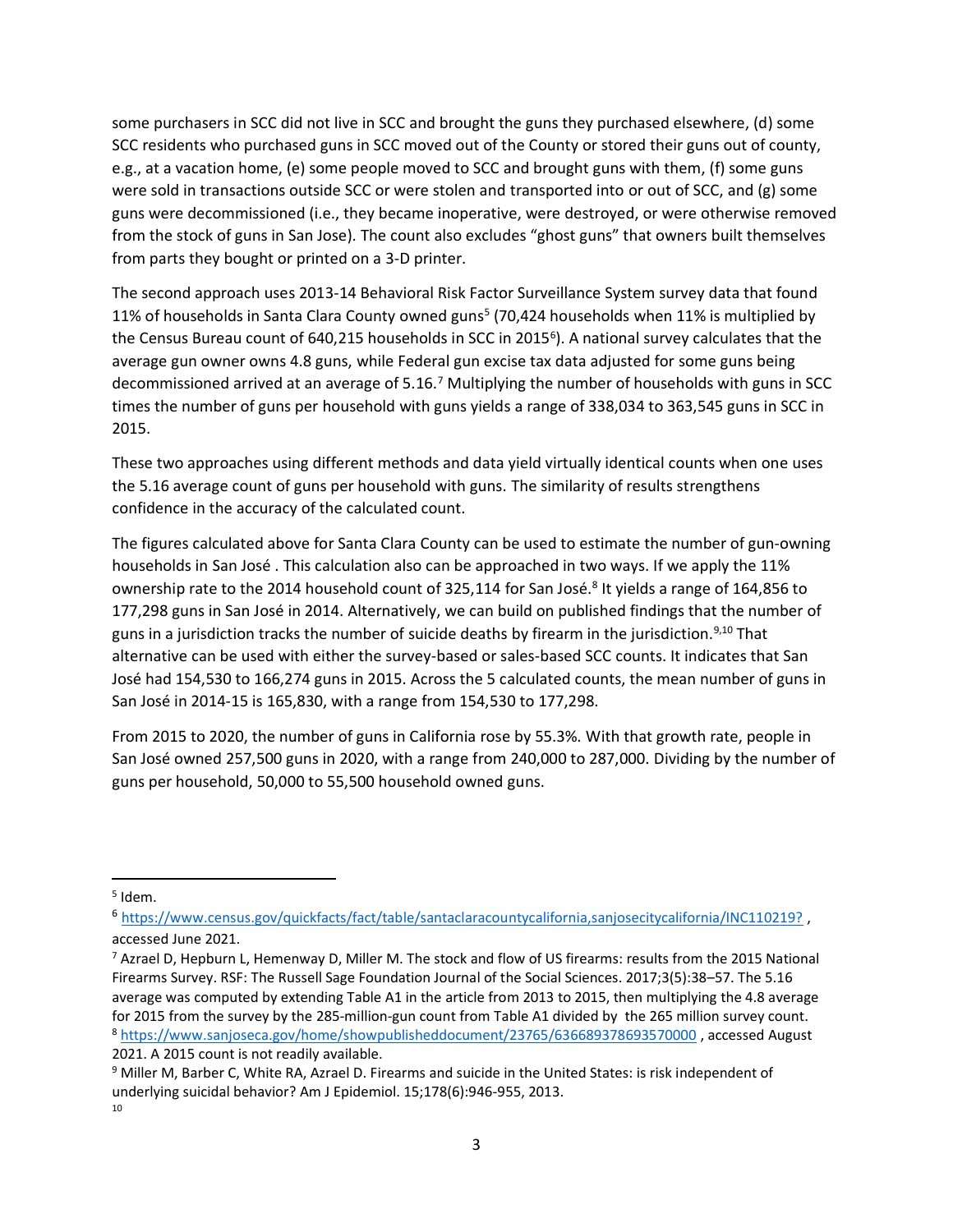# **San José Incurs an Annual Average Costs of \$151 per Gun-owning Household Providing Services to Fatal and Nonfatal Firearm Injury Shooters and Victims**

Dividing the total annual costs by the number of gun-owning household reveals that San José spends an average of \$151 per gun-owning household providing injury-related services to firearm injury shooters and those they shoot. Given the range around the number of guns in the city, the cost per gun-owning household has an uncertainty range of \$143 to \$159. These figures incorporate a conservative estimate of total city expenditures on shooting response. The cost per gun averages \$31, with a range from \$28 to \$33.

## **ACKNOWLEDGEMENT**

For insightful peer reviews of our draft report that improved its clarity and quality, we thank economist John J Donohue III, JD, PhD, who is the C. Wendell and Edith M. Carlsmith Professor of Law at Stanford Law School, and Julie Parsonnet, MD, who is the George deForest Barnett Professor of Medicine and Professor of Health Research and Policy at Stanford University. Dr. Parsonnet also is the President and Chair of the Board of Directors of Scrubs Addressing the Firearm Epidemic (SAFE). We also thank The City of San José and The County of Santa Clara government personnel for promptly providing us with data we requested, as well as helpful guidance and insights. This work was funded by a grant from the Silicon Valley Community Foundation using funds that originated from Ron Conway and the Heising-Simons Foundation. The funders have not reviewed the report so it may not reflect their views.

## **APPENDIX: COSTS OF FIREARM INJURIES IN SAN JOSÉ TO SOCIETY AND GOVERNMENT**

#### **Annually Firearm Injuries in San José Cost \$442 Million**

We assessed the cost to society of gunfire in San José. Firearm deaths and injuries in San José annually impose losses valued at \$442 million (Table 3). That's \$432 per San José resident. Societal costs are comprehensive. The total includes costs paid by victims and their families, perpetrators, employers, insurers, and taxpayers. The value of pain, suffering, and lost quality of life accounts for the largest share of societal costs, with work losses of victims and perpetrators also large. Direct out-of-pocket costs total \$35 million annually. These costs encompass medical and mental health care, police and emergency services, victim services, criminal justice, and employer spending because workers are absent temporarily or need to be replaced due to death or permanent disability.

| <b>Cost Category</b> | <b>Annual Cost</b> | % of Total |
|----------------------|--------------------|------------|
| Direct               | \$35,068,500       | 8%         |
| Lost Work            | \$78,275,000       | 18%        |
| Quality of Life      | \$328,355,500      | 74%        |
| Total                | \$441,699,000      | 100%       |

Table 3. Annual Cost of Firearm Injury by Cost Category in San José, CA, 2013-2019

Source: Computations by Ted Miller, Pacific Institute for Research and Evaluation, 2021.

The societal costs here are tied to specific shootings. They exclude prevention costs and the impact on residents and businesses when gunfire harms neighborhoods.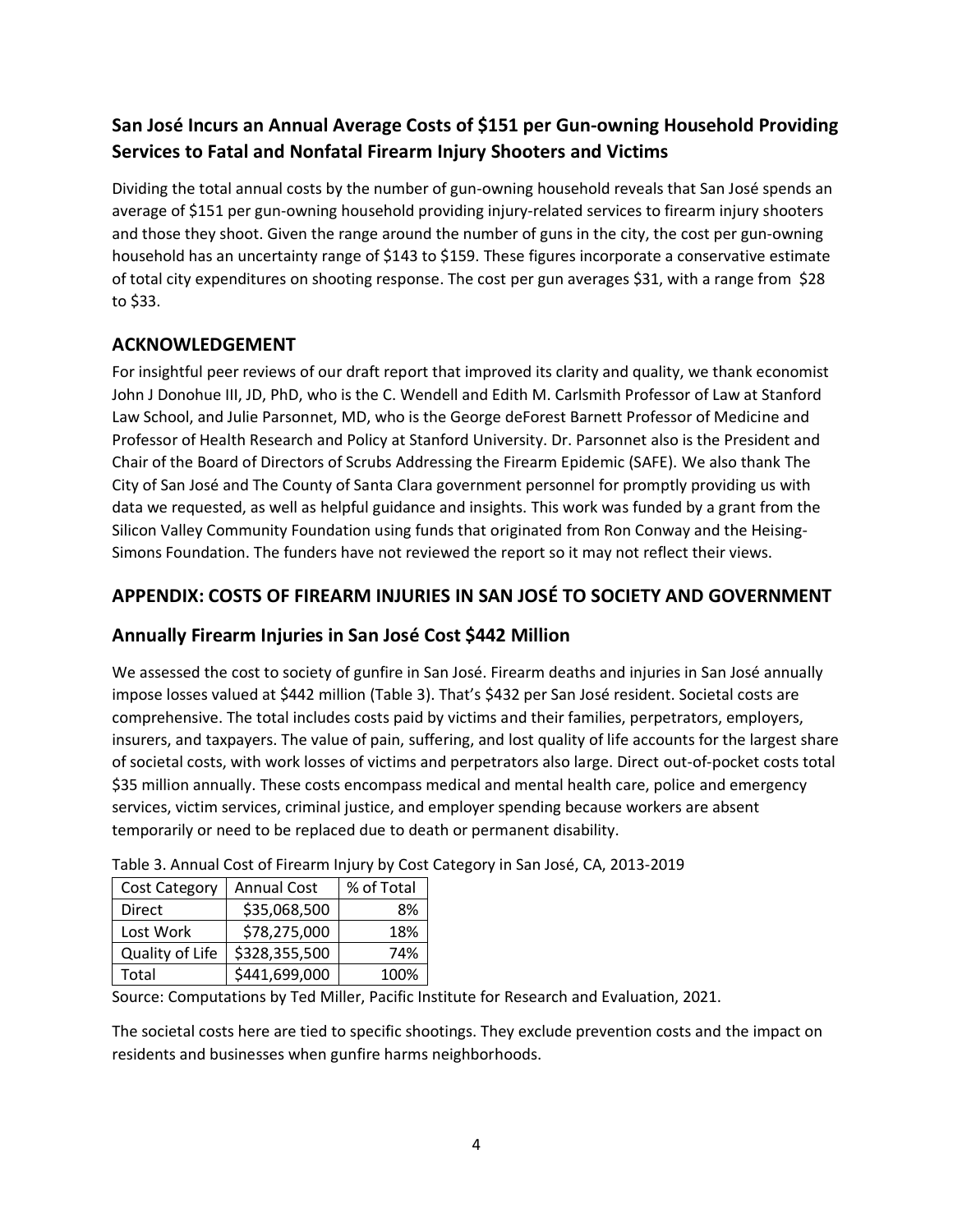Homicide and assault cause most (57%) of the firearm costs, followed by suicide acts (37%) and unintentional shootings (6%), per Table 4. The cost per shooting is highest for suicides, since so many of those incidents are fatal.

|                            | People | Cost/Person | <b>Total Cost</b> | Cost to Federal, State |
|----------------------------|--------|-------------|-------------------|------------------------|
|                            | Shot   | Shot        |                   | & Local Government     |
| Homicide/Assault/ Legal    | 89     | \$2,851,000 | \$253,828,000     | \$34,180,000           |
| Intervention               |        |             |                   |                        |
| Suicide                    | 31     | \$5,238,000 | \$164,122,000     | \$4,298,000            |
| Unintentional/Undetermined | 86     | \$290,000   | \$24,749,000      | \$1,260,000            |
| Total                      | 206    | \$2,151,000 | \$441,699,000     | \$39,738,000           |

Table 4. Annual Incidence and Societal Cost of Firearm Injury by Intent in San José, CA, 2013-2019

Source: Computations by Ted Miller, Pacific Institute for Research and Evaluation, 2021.

Governments across all levels pay almost \$40 million annually due to firearm injuries in San José (Table 4). The taxpayer bill includes contributions to the costs of acute and long-term health care; public services including emergency response, victim assistance, incident investigation, and perpetrator adjudication and sanctioning; as well as tax revenue lost when someone is killed or unable to work.

The societal cost assessment used a peer-reviewed framework for costing gun violence that PIRE developed more than 20 years ago and periodically updates.<sup>11</sup> This framework consists of an economic analysis of direct out-of-pocket costs across the continuum of public services and employer responses associated with injury and death, as well as indirect cost data following an event. Direct costs include police, emergency response, hospital-related expenses, healthcare claims, family mental health services, court, criminal justice, and employer costs. Indirect costs include victim loss of wages and the estimated value of lost quality of life. For most of these cost elements, we use injury cost models and methods that we developed and have widely published to price injuries from all causes. That model is documented in considerable detail.<sup>12</sup> Other costs were adapted from our well-known crime cost model.<sup>13</sup> The indirect costs of fatalities were computed for each victim in San José, taking account of the victim's age and sex, then summed.

As explained above, we incorporated police and fire department EMS costs that are specific to San José. For other cost categories, the current estimates use national average costs per firearm incident by intent and severity adjusted to San José prices. We are working with Santa Clara County public health staff to

https://www.researchgate.net/publication/265162679\_Medical\_and\_Work\_Loss\_Cost\_Estimation\_Methods\_for [the\\_WISQARS\\_Cost\\_of\\_Injury\\_Module](https://www.researchgate.net/publication/265162679_Medical_and_Work_Loss_Cost_Estimation_Methods_for_the_WISQARS_Cost_of_Injury_Module) .

<sup>11</sup> Miller TR, Cohen MA**.** Costs of gunshot and cut/stab wounds in the United States, with some Canadian comparisons. *Accident Analysis and Prevention. 29*(3):329-341, 1997. Follman M, Lurie J, Lee J, West J. The True Cost of Gun Violence in America: The data the NRA doesn't want you to see. Mother Jones. 2015.

<sup>12</sup> Zonfrillo MR, Spicer RS, Lawrence BA, Miller TR. Incidence and costs of injuries to children and adults in the United States. *Injury Epidemiology. 5*(1), article 37, 2018. Miller TR, Pindus NM, Douglass JB, Rossman SB. Databook on nonfatal injury: Incidence, costs, and consequences. Washington, DC: The Urban Institute Press, 1993. Lawrence BA, Miller TR. Medical and work loss cost estimation methods for the WISQARS cost of injury module. Calverton, MD: PIRE, 2014.

<sup>13</sup> Miller TR, Cohen MA, Wiersema B. Victim costs and consequences—A new look. Washington, DC: National Institute of Justice, 1996. Miller TR, Cohen M, Swedler D, Ali B, Hendrie D. Incidence and costs of personal and property crimes in the United States, 2017. *Journal of Benefit Cost Analysis. 12*(1), 24-54, 2021.